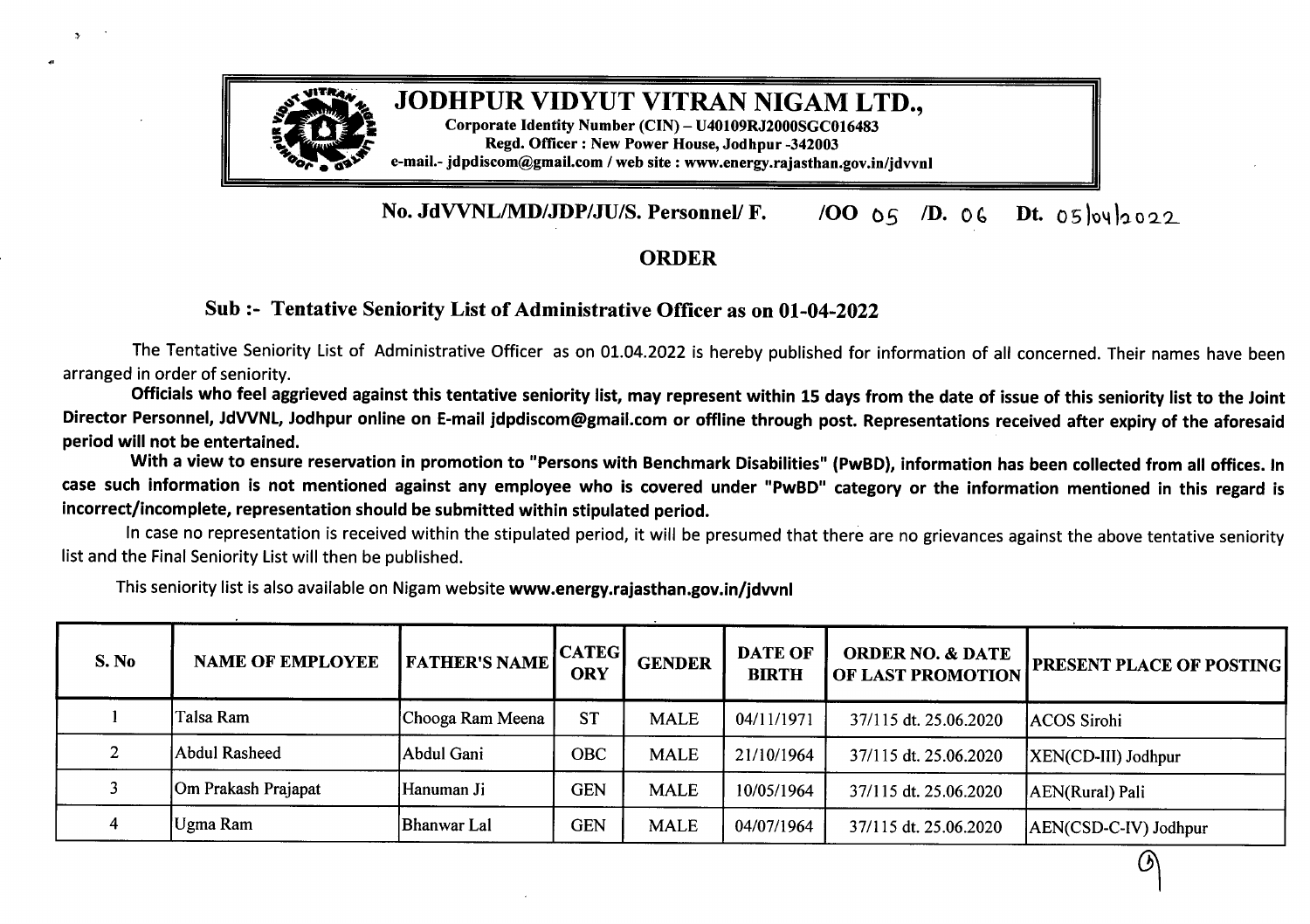| S. No          | <b>NAME OF EMPLOYEE</b> | <b>FATHER'S NAME</b> | <b>CATEG</b><br><b>ORY</b> | <b>GENDER</b> | <b>DATE OF</b><br><b>BIRTH</b> | <b>ORDER NO. &amp; DATE</b><br>OF LAST PROMOTION | <b>PRESENT PLACE OF POSTING</b> |
|----------------|-------------------------|----------------------|----------------------------|---------------|--------------------------------|--------------------------------------------------|---------------------------------|
|                |                         |                      |                            |               |                                |                                                  |                                 |
| 5 <sub>5</sub> | Ram Dev Gaur            | Hanuman Ram          | <b>GEN</b>                 | <b>MALE</b>   | 01/01/1965                     | 37/115 dt. 25.06.2020                            | SE(DC) Bikaner                  |
| 6              | Mangi Lal               | Jalma Ram            | <b>SC</b>                  | <b>MALE</b>   | 15/09/1967                     | 43/126 dt. 07.07.2020                            | AEN(O&M) Kharchi                |
| $\overline{7}$ | Deva Ram                | Bhura Ram            | <b>SC</b>                  | <b>MALE</b>   | 12/12/1968                     | 43/126 dt. 07.07.2020                            | AEN(O&M) Bilara                 |
| 8              | Madan Gopal Rajpurohit  | Jagnath Rajpurohit   | <b>GEN</b>                 | <b>MALE</b>   | 06/08/1965                     | 81/195 dt. 04.11.2020                            | XEN(M&P) Bikaner                |
| 9              | Mohan Lal               | Khimaji Kumar        | <b>OBC</b>                 | <b>MALE</b>   | 31/10/1962                     | 84/201 dt. 11.11.2020                            | XEN(O&M) Sirohi                 |
| 10             | Rajesh Kumar Mathur     | Dev Raj Mathur       | <b>GEN</b>                 | <b>MALE</b>   | 07/05/1964                     | 126/283 dt. 10.03.2021                           | AO(O&M) Sirohi                  |
| 11             | Subhash Chander         | Preetam Singh        | <b>GEN</b>                 | <b>MALE</b>   | 02/12/1962                     | 39/120 dt. 26.07.2021                            | AEN(Rural) Suratgarh            |
| 12             | Sohan Singh             | Udai Singh           | <b>GEN</b>                 | <b>MALE</b>   | 16/01/1964                     | 39/120 dt. 26.07.2021                            | AEN(O&M)Ranawas                 |
| 13             | Satya Pal Lamba         | <b>Bhal Singh</b>    | <b>OBC</b>                 | <b>MALE</b>   | 15/05/1962                     | 39/120 dt. 26.07.2021                            | AEN(O&M) Bhadra                 |
| 14             | Devendra Kumar          | Shiv Narayan         | <b>GEN</b>                 | <b>MALE</b>   | 02/09/1962                     | 39/120 dt. 26.07.2021                            | AEN(O&M) Balotra                |
| 15             | Rameshwar Changani      | Jog Raj              | <b>GEN</b>                 | <b>MALE</b>   | 07/07/1962                     | 49/149 dt. 28.09.2021                            | AEN(City) Pholadi               |

**By Order**

**(Mukesh Choudhary)**<sub>RAS</sub>

**Secretary (Admn.) JdVVNL, Jodhpur**

Copy to the following for information and necessary action:

- 1. The Chief Engineer/Addl. Chief Engineer ( ), JdVVNL, 2. The Chief Controller of Accounts, JdVVNL, Jodhpur
- 

 $\overline{\phantom{a}}$ 

3. The Zonal Chief Engineer (
(
(
(

(

), JdVVNL,
(
4. The Chief Accounts Officer (
(
), JdVVNL,
(
), JdVVNL,
(
), JdVVNL,
(
), JdVVNL,
(  $\overline{a}$ ), JdVVNL,
(  $\overline{b}$ ), JdVVNL,
(  $\overline{b}$ ), JdVVNL,
(  $\overline{b}$ ), JdVVNL,
( 4. The Chief Accounts Officer (